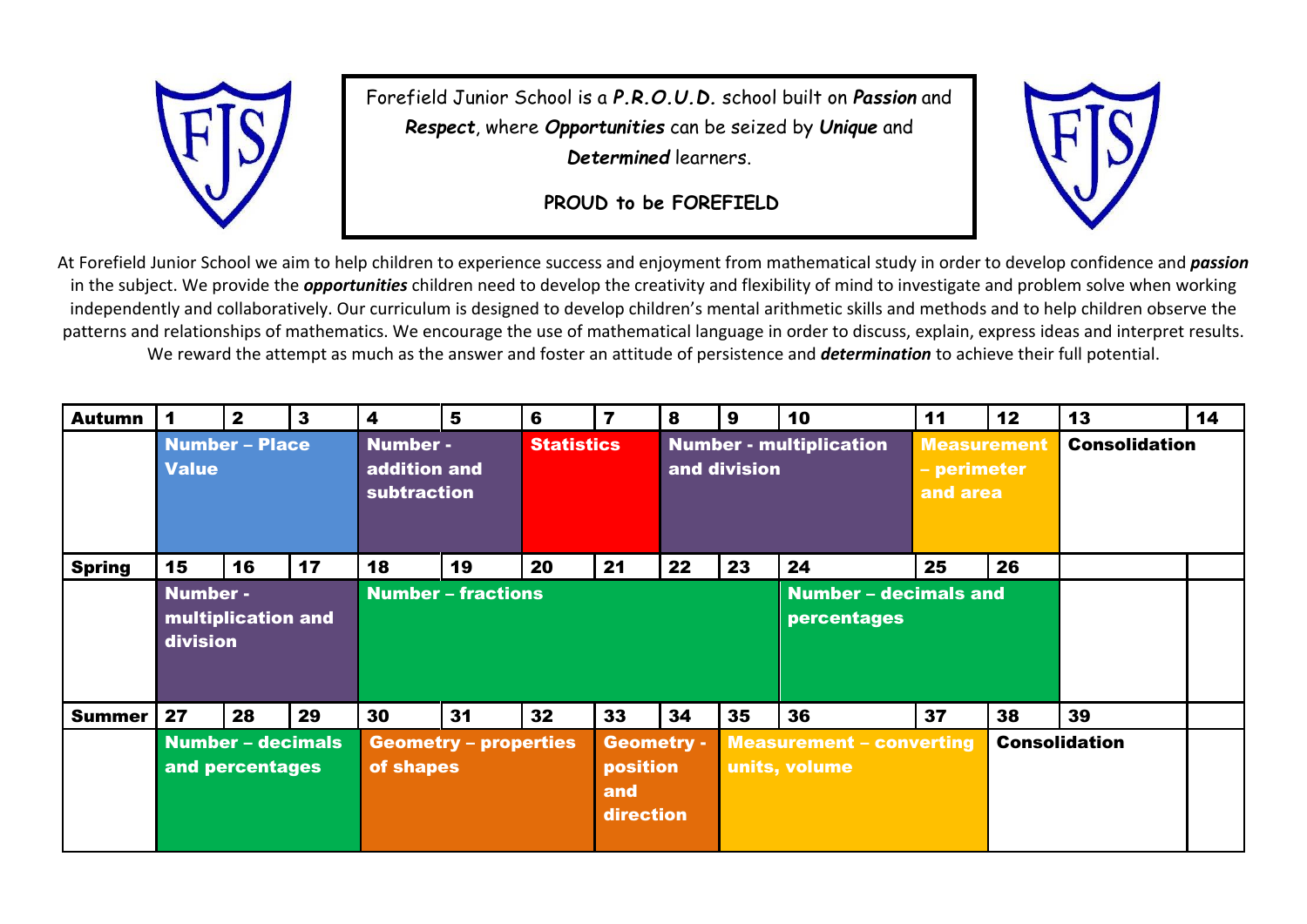## **Key Learning in Mathematics – Year 5**

| Number - number and place value                                                                                                                                                                                                                                                                                                                                                             | Number - addition and subtraction                                                                                                                                                                                                                                                                                                         | <b>Number - multiplication and division</b>                                                                                                                                                                                                                                                                                                                                                                                                                                |
|---------------------------------------------------------------------------------------------------------------------------------------------------------------------------------------------------------------------------------------------------------------------------------------------------------------------------------------------------------------------------------------------|-------------------------------------------------------------------------------------------------------------------------------------------------------------------------------------------------------------------------------------------------------------------------------------------------------------------------------------------|----------------------------------------------------------------------------------------------------------------------------------------------------------------------------------------------------------------------------------------------------------------------------------------------------------------------------------------------------------------------------------------------------------------------------------------------------------------------------|
| • Count forwards or backwards in steps of powers of 10 for any given                                                                                                                                                                                                                                                                                                                        | • Choose an appropriate strategy to solve a calculation based upon                                                                                                                                                                                                                                                                        | • Choose an appropriate strategy to solve a calculation based upon the                                                                                                                                                                                                                                                                                                                                                                                                     |
| number up to 1 000 000                                                                                                                                                                                                                                                                                                                                                                      | the numbers involved (recall a known fact, calculate mentally, use a                                                                                                                                                                                                                                                                      | numbers involved (recall a known fact, calculate mentally, use a                                                                                                                                                                                                                                                                                                                                                                                                           |
| • Count forwards and backwards in decimal steps                                                                                                                                                                                                                                                                                                                                             | jotting, written method)                                                                                                                                                                                                                                                                                                                  | jotting, written method)                                                                                                                                                                                                                                                                                                                                                                                                                                                   |
| • Read, write, order and compare numbers to at least 1 000 000 and                                                                                                                                                                                                                                                                                                                          | • Select a mental strategy appropriate for the numbers involved in the                                                                                                                                                                                                                                                                    | • Identify multiples and factors, including finding all factor pairs of a                                                                                                                                                                                                                                                                                                                                                                                                  |
| determine the value of each digit                                                                                                                                                                                                                                                                                                                                                           | calculation                                                                                                                                                                                                                                                                                                                               | number, and common factors of two numbers                                                                                                                                                                                                                                                                                                                                                                                                                                  |
| • Read, write, order and compare numbers with up to 3 decimal                                                                                                                                                                                                                                                                                                                               | • Recall and use addition and subtraction facts for 1 and 10 (with                                                                                                                                                                                                                                                                        | • Know and use the vocabulary of prime numbers, prime factors and                                                                                                                                                                                                                                                                                                                                                                                                          |
| places                                                                                                                                                                                                                                                                                                                                                                                      | decimal numbers to one decimal place)                                                                                                                                                                                                                                                                                                     | composite (non-prime) numbers                                                                                                                                                                                                                                                                                                                                                                                                                                              |
| • Identify the value of each digit to three decimal places                                                                                                                                                                                                                                                                                                                                  | Derive and use addition and subtraction facts for 1 (with decimal                                                                                                                                                                                                                                                                         | • Establish whether a number up to 100 is prime and recall prime                                                                                                                                                                                                                                                                                                                                                                                                           |
| • Identify represent and estimate numbers using the number line                                                                                                                                                                                                                                                                                                                             | numbers to two decimal places)                                                                                                                                                                                                                                                                                                            | numbers up to 19                                                                                                                                                                                                                                                                                                                                                                                                                                                           |
| • Find 0.01, 0.1, 1, 10, 100, 100 and other powers of 10 more or less                                                                                                                                                                                                                                                                                                                       | • Add and subtract numbers mentally with increasingly large                                                                                                                                                                                                                                                                               | • Recognise and use square $(2)$ and cube $(3)$ numbers, and notation                                                                                                                                                                                                                                                                                                                                                                                                      |
| than a given number                                                                                                                                                                                                                                                                                                                                                                         | numbers and decimals to two decimal places                                                                                                                                                                                                                                                                                                | • Use partitioning to double or halve any number, including decimals                                                                                                                                                                                                                                                                                                                                                                                                       |
| • Round any number up to 1 000 000 to the nearest 10, 100, 1000,                                                                                                                                                                                                                                                                                                                            | • Add and subtract whole numbers with more than 4 digits and                                                                                                                                                                                                                                                                              | to two decimal places                                                                                                                                                                                                                                                                                                                                                                                                                                                      |
| 10 000 and 100 000                                                                                                                                                                                                                                                                                                                                                                          | decimals with two decimal places, including using formal written                                                                                                                                                                                                                                                                          | • Multiply and divide numbers mentally drawing upon known facts                                                                                                                                                                                                                                                                                                                                                                                                            |
| • Round decimals with two decimal places to the nearest whole                                                                                                                                                                                                                                                                                                                               | methods (columnar addition and subtraction)                                                                                                                                                                                                                                                                                               | Solve problems involving multiplication and division including using                                                                                                                                                                                                                                                                                                                                                                                                       |
| number and to one decimal place                                                                                                                                                                                                                                                                                                                                                             | • Use rounding to check answers to calculations and determine, in                                                                                                                                                                                                                                                                         | their knowledge of factors and multiples, squares and cubes                                                                                                                                                                                                                                                                                                                                                                                                                |
| • Multiply/divide whole numbers and decimals by 10, 100 and 1000                                                                                                                                                                                                                                                                                                                            | the context of a problem, levels of accuracy                                                                                                                                                                                                                                                                                              | • Multiply numbers up to 4 digits by a one- or two-digit number                                                                                                                                                                                                                                                                                                                                                                                                            |
| • Interpret negative numbers in context, count on and back with                                                                                                                                                                                                                                                                                                                             | • Solve addition and subtraction multi-step problems in contexts,                                                                                                                                                                                                                                                                         | using a formal written method, including long multiplication for                                                                                                                                                                                                                                                                                                                                                                                                           |
| positive and negative whole numbers, including through zero                                                                                                                                                                                                                                                                                                                                 | deciding which operations and methods to use and why                                                                                                                                                                                                                                                                                      | two-digit numbers                                                                                                                                                                                                                                                                                                                                                                                                                                                          |
| • Describe and extend number sequences including those with                                                                                                                                                                                                                                                                                                                                 | • Solve addition and subtraction problems involving missing numbers                                                                                                                                                                                                                                                                       | Divide numbers up to 4 digits by a one-digit number using the                                                                                                                                                                                                                                                                                                                                                                                                              |
| multiplication/division steps and where the step size is a decimal                                                                                                                                                                                                                                                                                                                          | <b>Geometry - properties of shapes</b>                                                                                                                                                                                                                                                                                                    | formal written method of short division and interpret remainders                                                                                                                                                                                                                                                                                                                                                                                                           |
| • Read Roman numerals to 1000 (M); recognise years written as such                                                                                                                                                                                                                                                                                                                          | Distinguish between regular and irregular polygons based on                                                                                                                                                                                                                                                                               | appropriately for the context                                                                                                                                                                                                                                                                                                                                                                                                                                              |
| • Solve number and practical problems that involve all of the above                                                                                                                                                                                                                                                                                                                         | reasoning about equal sides and angles                                                                                                                                                                                                                                                                                                    | • Use estimation/inverse to check answers to calculations; determine, in                                                                                                                                                                                                                                                                                                                                                                                                   |
| Number – fractions, decimals and percentages                                                                                                                                                                                                                                                                                                                                                | • Use the properties of rectangles to deduce related facts and find                                                                                                                                                                                                                                                                       | the context of a problem, an appropriate degree of accuracy                                                                                                                                                                                                                                                                                                                                                                                                                |
| • Recognise mixed numbers and improper fractions and convert from                                                                                                                                                                                                                                                                                                                           | missing lengths and angles                                                                                                                                                                                                                                                                                                                | Solve problems involving addition, subtraction, multiplication and                                                                                                                                                                                                                                                                                                                                                                                                         |
| one form to the other                                                                                                                                                                                                                                                                                                                                                                       | • Identify 3-D shapes from 2-D representations                                                                                                                                                                                                                                                                                            | division and a combination of these, including understanding the                                                                                                                                                                                                                                                                                                                                                                                                           |
| • Read and write decimal numbers as fractions (e.g. 0.71 = $\frac{71}{100}$ )                                                                                                                                                                                                                                                                                                               | Know angles are measured in degrees: estimate and compare                                                                                                                                                                                                                                                                                 | meaning of the equals sign                                                                                                                                                                                                                                                                                                                                                                                                                                                 |
| • Count on and back in mixed number steps such as $1\frac{1}{2}$                                                                                                                                                                                                                                                                                                                            | acute, obtuse and reflex angles                                                                                                                                                                                                                                                                                                           | • Solve problems involving multiplication and division, including                                                                                                                                                                                                                                                                                                                                                                                                          |
| • Compare and order fractions whose denominators are all multiples                                                                                                                                                                                                                                                                                                                          | • Draw given angles, and measure them in degrees (°)                                                                                                                                                                                                                                                                                      | scaling by simple fractions and problems involving simple rates                                                                                                                                                                                                                                                                                                                                                                                                            |
| of the same number (including on a number line)                                                                                                                                                                                                                                                                                                                                             | · Identify:                                                                                                                                                                                                                                                                                                                               | <b>Measurement</b>                                                                                                                                                                                                                                                                                                                                                                                                                                                         |
| • Identify, name and write equivalent fractions of a given fraction,                                                                                                                                                                                                                                                                                                                        | - angles at a point and one whole turn (total 360°)                                                                                                                                                                                                                                                                                       | • Use, read and write standard units of length and mass                                                                                                                                                                                                                                                                                                                                                                                                                    |
| represented visually, including tenths and hundredths                                                                                                                                                                                                                                                                                                                                       | - angles at a point on a straight line and half a turn (total 180°)                                                                                                                                                                                                                                                                       | Estimate (and calculate) volume ((e.g., using 1 $cm3$ blocks to build                                                                                                                                                                                                                                                                                                                                                                                                      |
| • Recognise and use thousandths and relate them to tenths,                                                                                                                                                                                                                                                                                                                                  | - other multiples of 90°                                                                                                                                                                                                                                                                                                                  | cuboids (including cubes)) and capacity (e.g. using water)                                                                                                                                                                                                                                                                                                                                                                                                                 |
| hundredths and decimal equivalents<br>• Add and subtract fractions with denominators that are the same<br>and that are multiples of the same number (using diagrams)<br>• Write statements > 1 as a mixed number (e.g. $\frac{2}{5} + \frac{4}{5} = \frac{6}{5} = 1\frac{1}{5}$ )<br>• Multiply proper fractions and mixed numbers by whole numbers,<br>supported by materials and diagrams | <b>Geometry - position and direction</b><br>Describe positions on the first quadrant of a coordinate grid<br>Plot specified points and complete shapes<br>• Identify, describe and represent the position of a shape following a<br>reflection or translation, using the appropriate language, and know<br>that the shape has not changed | • Understand the difference between liquid volume and solid volume<br>• Continue to order temperatures including those below $0^{\circ}C$<br>Convert between different units of metric measure<br>• Understand and use approximate equivalences between metric<br>units and common imperial units such as inches, pounds and pints<br>• Measure/calculate the perimeter of composite rectilinear shapes<br>Calculate and compare the area of rectangle, use standard units |
| • Recognise the per cent symbol (%) and understand that per cent                                                                                                                                                                                                                                                                                                                            | <b>Statistics</b>                                                                                                                                                                                                                                                                                                                         | square centimetres ( $cm2$ ) and square metres ( $m2$ ) and estimate the                                                                                                                                                                                                                                                                                                                                                                                                   |
| relates to 'number of parts per hundred', and write percentages as a                                                                                                                                                                                                                                                                                                                        | • Complete and interpret information in a variety of sorting diagrams                                                                                                                                                                                                                                                                     | area of irregular shapes                                                                                                                                                                                                                                                                                                                                                                                                                                                   |
| fraction with denominator 100, and as a decimal                                                                                                                                                                                                                                                                                                                                             | (including those used to sort properties of numbers and shapes)                                                                                                                                                                                                                                                                           | Continue to read, write and convert time between analogue and                                                                                                                                                                                                                                                                                                                                                                                                              |
| • Solve problems involving fractions and decimals to three places                                                                                                                                                                                                                                                                                                                           | • Complete, read and interpret information in tables and timetables                                                                                                                                                                                                                                                                       | digital 12 and 24-hour clocks                                                                                                                                                                                                                                                                                                                                                                                                                                              |
| • Solve problems which require knowing percentage and decimal                                                                                                                                                                                                                                                                                                                               | • Solve comparison, sum and difference problems using information                                                                                                                                                                                                                                                                         | • Solve problems involving converting between units of time                                                                                                                                                                                                                                                                                                                                                                                                                |
| equivalents of $\frac{1}{2}$ , $\frac{1}{4}$ , $\frac{1}{5}$ , $\frac{2}{5}$ , $\frac{4}{5}$ and fractions with a denominator of a                                                                                                                                                                                                                                                          | presented in all types of graph including a line graph                                                                                                                                                                                                                                                                                    | • Use all four operations to solve problems involving measure using                                                                                                                                                                                                                                                                                                                                                                                                        |